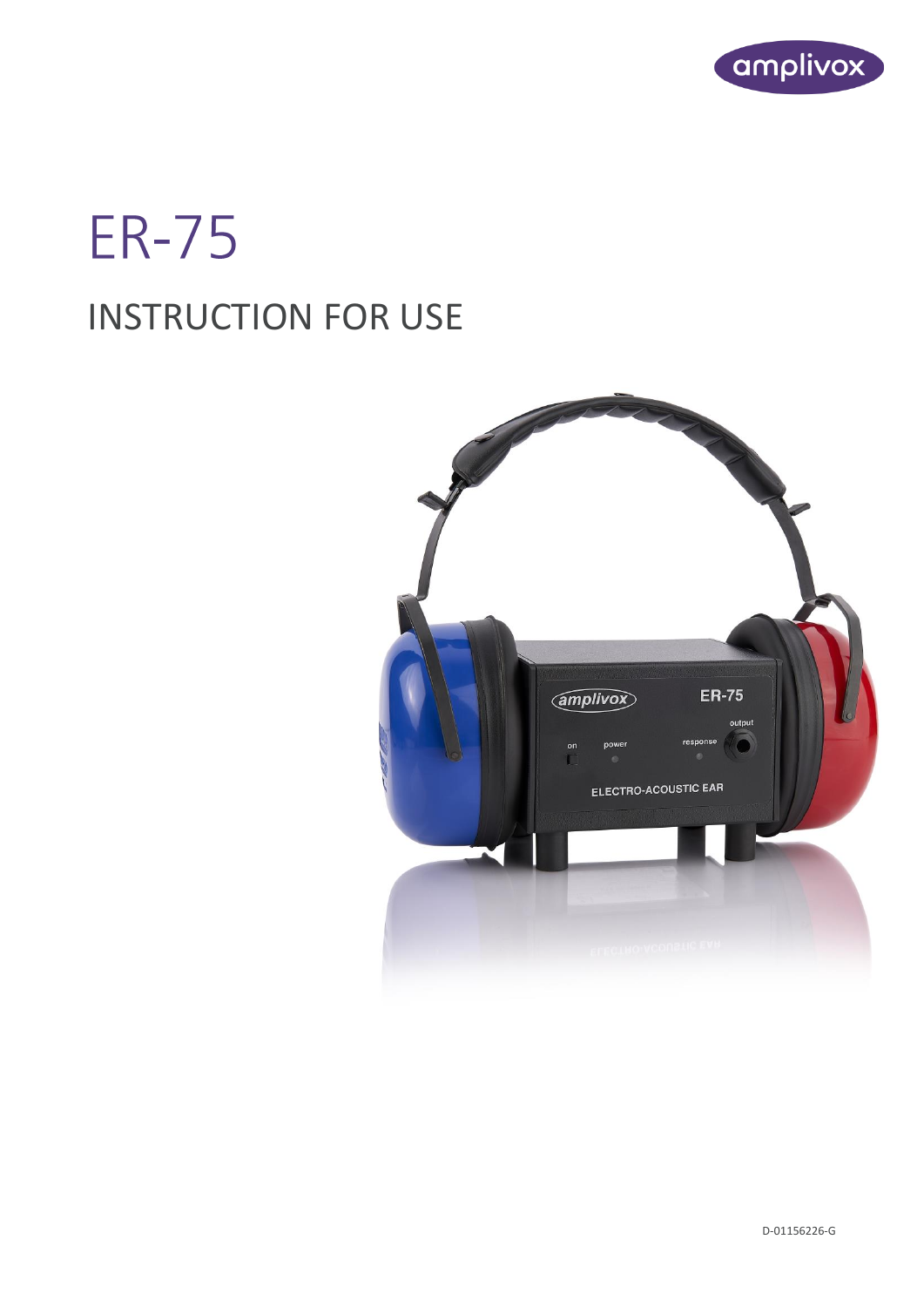# ABOUT THIS MANUAL

<span id="page-1-0"></span>READ THIS OPERATING MANUAL BEFORE ATTEMPTING TO USE THE INSTRUMENT.

This manual is valid for the ER-75 Electro-Acoustic Ear Simulator.

This product is manufactured by: Amplivox Ltd 3800 Parkside, Solihull Parkway, Birmingham Business Park, Birmingham, West Midlands, B37 7YG [www.amplivox.com](http://www.amplivox.com/)

For all enquiries please contact us under:

Amplivox Ltd 3800 Parkside, Solihull Parkway, Birmingham Business Park, Birmingham, West Midlands, B37 7YG United Kingdom Tel: +44 (0)1865 880846

[hello@amplivox.com](mailto:hello@amplivox.com)



Amplivox Ltd 10393 West 70th Street Eden Prairie MN 55344 United States

> Tel: 888 941 4208 Fax: 952 903 4100 [info@amplivox.us](mailto:info@amplivox.us)

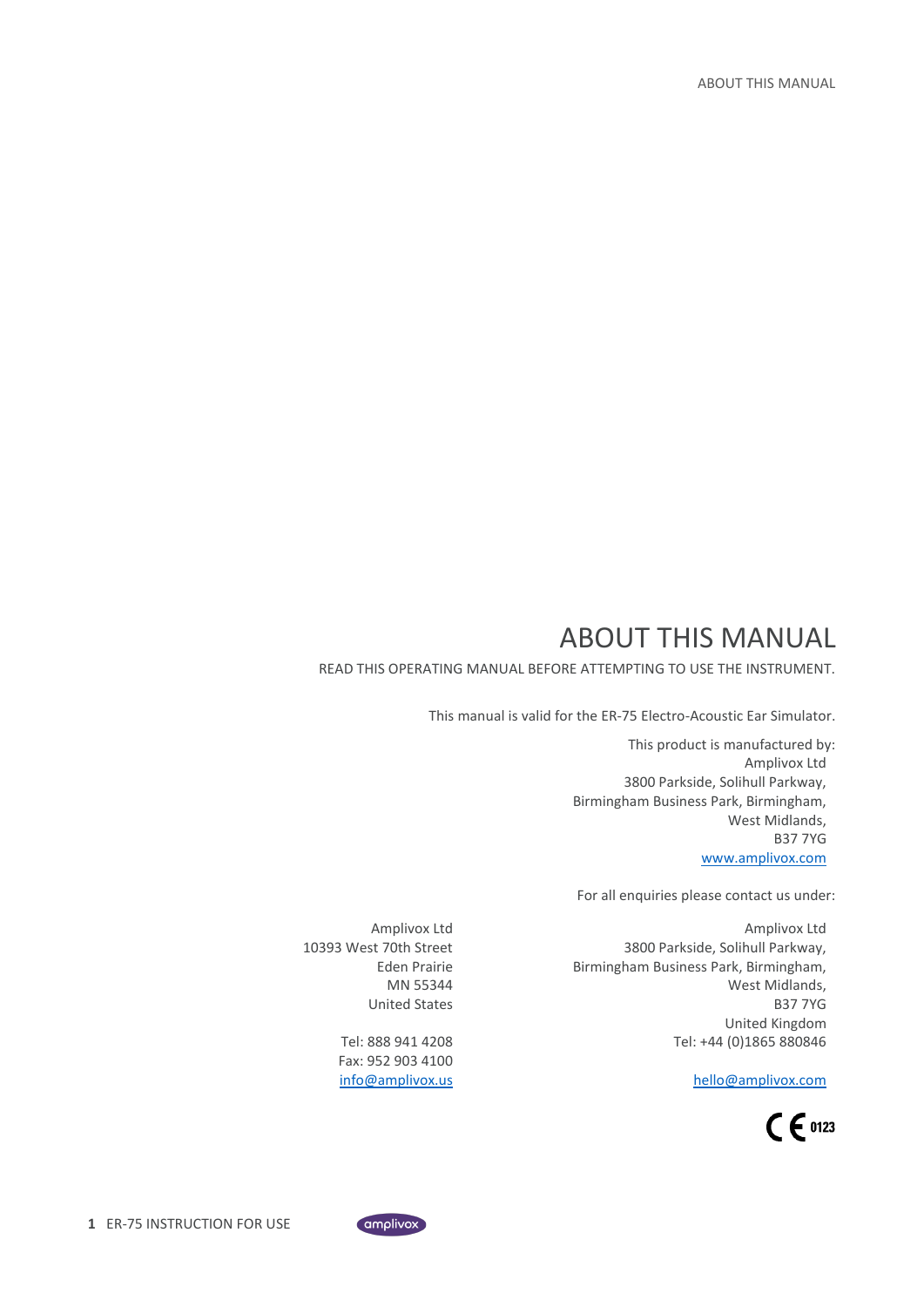# <span id="page-2-0"></span>TABLE OF CONTENTS

|    | <b>ABOUT THIS MANUAL</b><br>1                        |                                                                                                                                                                                                                                                                                                                                                                                                                    |                                                     |  |  |  |  |
|----|------------------------------------------------------|--------------------------------------------------------------------------------------------------------------------------------------------------------------------------------------------------------------------------------------------------------------------------------------------------------------------------------------------------------------------------------------------------------------------|-----------------------------------------------------|--|--|--|--|
|    | <b>TABLE OF CONTENTS</b>                             |                                                                                                                                                                                                                                                                                                                                                                                                                    |                                                     |  |  |  |  |
| 1. |                                                      | <b>INTRODUCTION</b>                                                                                                                                                                                                                                                                                                                                                                                                | 3                                                   |  |  |  |  |
|    | 1.1.<br>1.2.<br>1.3.<br>1.4.<br>1.5.<br>1.6.<br>1.7. | <b>THANK YOU</b><br><b>INTENDED APPLICATIONS</b><br><b>UNPACKING</b><br>STANDARD CONTENTS AND OPTIONAL ACCESSORIES<br><b>WARRANTY CARD (UK CUSTOMERS ONLY)</b><br><b>GUARANTEE</b><br><b>WARNINGS</b>                                                                                                                                                                                                              | 3<br>3<br>3<br>3<br>3<br>3<br>4                     |  |  |  |  |
| 2. |                                                      | <b>IMPORTANT SAFETY INSTRUCTIONS</b>                                                                                                                                                                                                                                                                                                                                                                               | 5                                                   |  |  |  |  |
|    | 2.1.<br>2.2.                                         | <b>PRECAUTIONS</b><br>ELECTROMAGNETIC COMPATIBILITY (EMC) CONSIDERATIONS                                                                                                                                                                                                                                                                                                                                           | 5<br>5                                              |  |  |  |  |
| 3. |                                                      | <b>USING THE ER75</b>                                                                                                                                                                                                                                                                                                                                                                                              | 6                                                   |  |  |  |  |
|    | 3.1.<br>3.2.<br>3.3.<br>3.4.<br>3.5.<br>3.6.         | <b>INSTALLING &amp; REPLACING BATTERIES</b><br><b>LOW BATTERY INDICATION</b><br><b>SERVICE INDICATION</b><br>SWITCHING ON AND OFF<br><b>TESTING THE RESPONSE INDICATOR</b><br>SEQUENCE OF OPERATION AND SUGGESTED TEST PROCEDURE<br>3.6.1. GENERAL<br>3.6.2. PRE-TEST<br>3.6.3. TEST PROCEDURE FOR MANUAL AUDIOMETERS<br>3.6.4. TEST PROCEDURE FOR AUTOMATIC AUDIOMETERS<br>3.6.5. ACTION FOLLOWING TEST PROCEDURE | 6<br>6<br>6<br>7<br>7<br>7<br>7<br>7<br>7<br>7<br>7 |  |  |  |  |
| 4. |                                                      | <b>ROUTINE MAINTENANCE</b>                                                                                                                                                                                                                                                                                                                                                                                         | 8                                                   |  |  |  |  |
| 5. |                                                      | <b>VERIFICATION AND REPAIR OF THE INSTRUMENT</b>                                                                                                                                                                                                                                                                                                                                                                   | 8                                                   |  |  |  |  |
| 6. |                                                      | <b>TECHNICAL SPECIFICATION</b>                                                                                                                                                                                                                                                                                                                                                                                     | 9                                                   |  |  |  |  |
| 7. | 6.1.                                                 | PERFORMANCE<br><b>ORDERING CONSUMABLES AND ACCESSORIES</b>                                                                                                                                                                                                                                                                                                                                                         | 9<br>10                                             |  |  |  |  |
| 8. | <b>DISPOSAL INFORMATION</b><br>11                    |                                                                                                                                                                                                                                                                                                                                                                                                                    |                                                     |  |  |  |  |

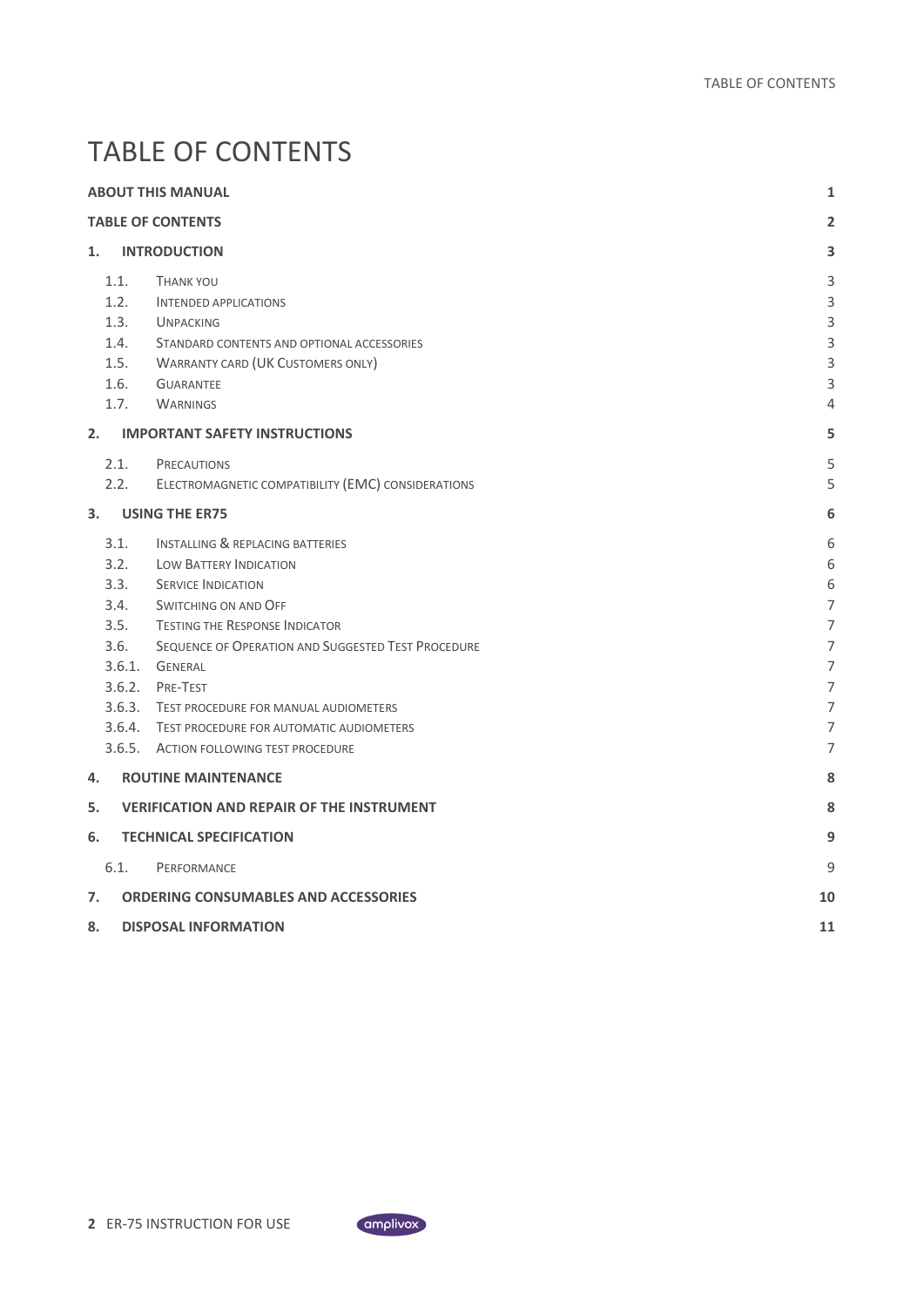# <span id="page-3-0"></span>1. INTRODUCTION

#### <span id="page-3-1"></span>1.1. THANK YOU

Thank you for purchasing an Amplivox ER75 Electro-acoustic ear simulator. This product will give many years of reliable service if treated with care.

**For supply in US only:** Caution: Federal Law restricts this device to sale by or on the order of a licenced medical professional.

#### <span id="page-3-2"></span>1.2. INTENDED APPLICATIONS

The intended application of the ER75 is to perform an objective performance check of the pure tone air conduction output of an audiometer as part of the routine checking regime specified in Clause 12 of ISO 8253-1:2010. It is not a calibration unit and does not replace the need for regular factory calibration of an audiometer.

#### <span id="page-3-3"></span>1.3. UNPACKING

Please check the contents of the shipping carton against the contents listed below to make sure that all items ordered have been included. If anything is missing, please contact the distributor who supplied the product or Amplivox if purchased directly.

### <span id="page-3-4"></span>1.4. STANDARD CONTENTS AND OPTIONAL ACCESSORIES

| <b>STANDARD COMPONENTS</b>            |  |                                       |  |  |  |
|---------------------------------------|--|---------------------------------------|--|--|--|
| ER75                                  |  | 2 off 1.5V 'AA' batteries             |  |  |  |
| Patient response interconnecting lead |  | Patient response interconnecting lead |  |  |  |
| Operating manual                      |  |                                       |  |  |  |

### <span id="page-3-5"></span>1.5. WARRANTY CARD (UK CUSTOMERS ONLY)

Please complete the enclosed warranty registration card and return it to Amplivox. This will enable us to register your purchase, help with your enquiries and provide technical support.

#### <span id="page-3-6"></span>1.6. GUARANTEE

All Amplivox instruments are guaranteed against faulty materials and manufacture. The instrument will be repaired free of charge for a period of three years from the date of despatch if returned, carriage paid, to the Amplivox service department. Return carriage is free of charge for customers in the UK and chargeable for overseas customers.

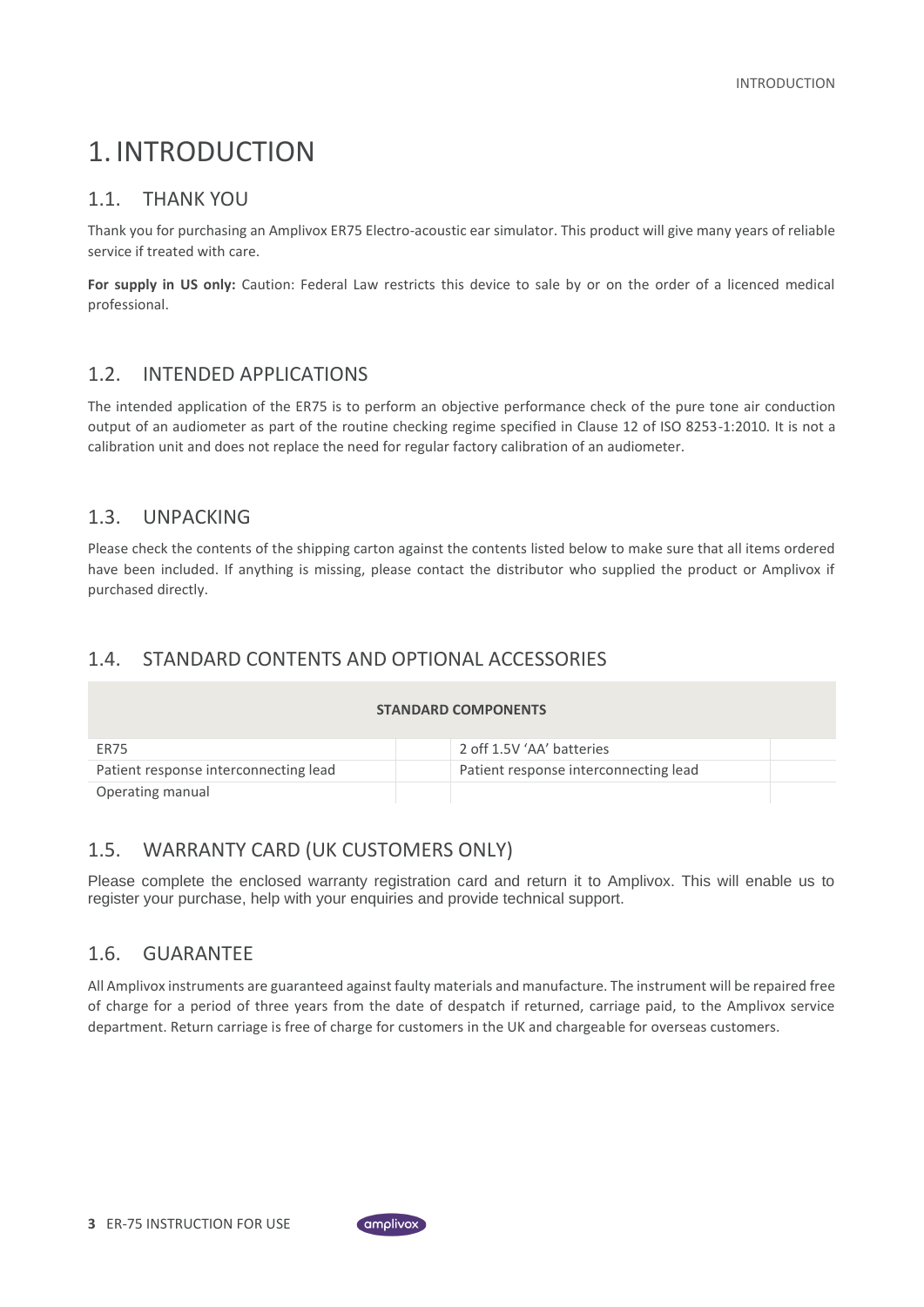### <span id="page-4-0"></span>1.7. WARNINGS

Throughout this manual, the following meanings of warnings and cautions apply:



The WARNING label identifies conditions or practices that may present danger to the patient and/or user.



The CAUTION label identifies conditions or practices that could result in damage to the equipment.

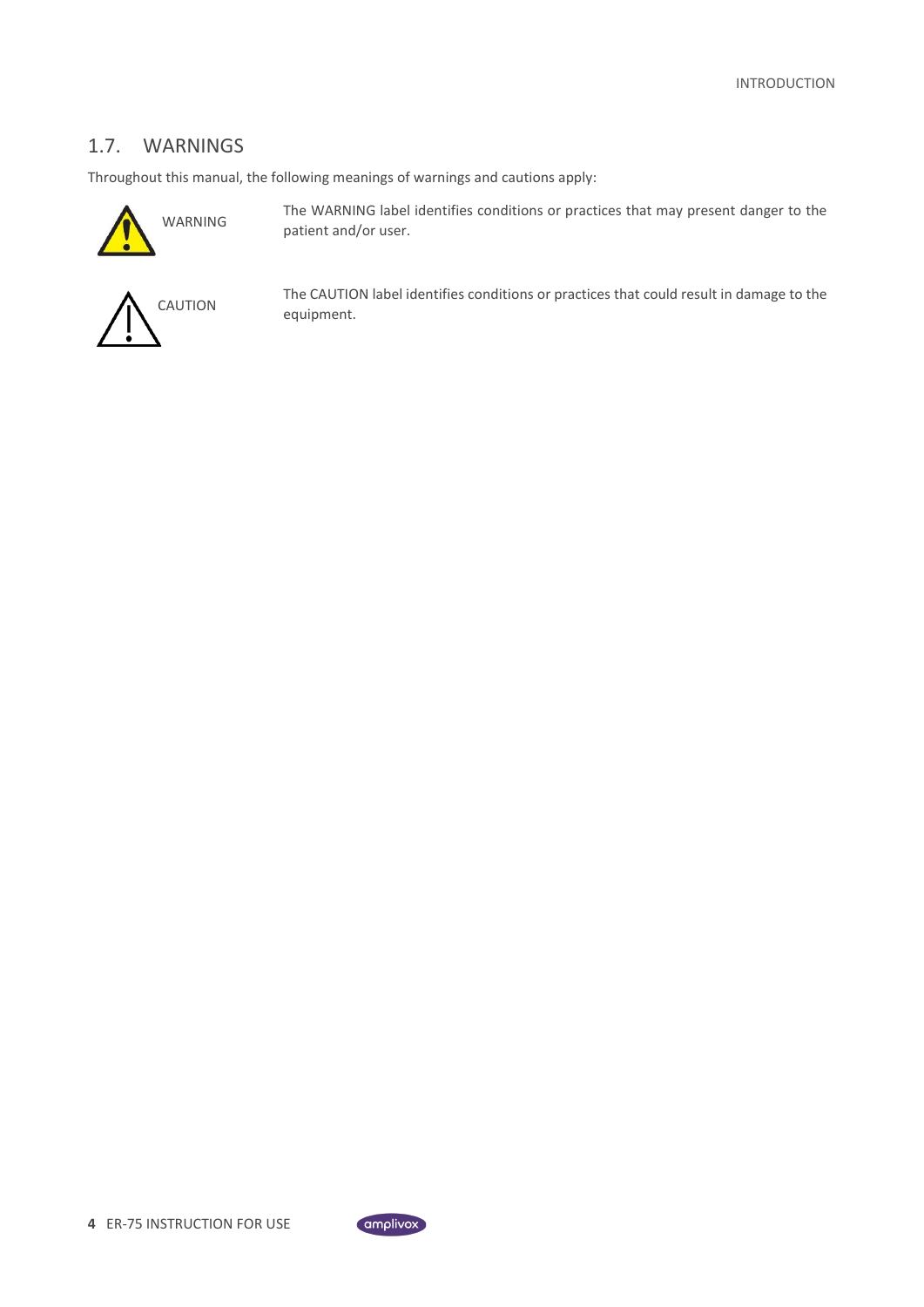### <span id="page-5-0"></span>2. IMPORTANT SAFETY INSTRUCTIONS



The Amplivox ER75 is not intended for, or capable of, the calibration of an audiometer. Such a calibration must always be performed using the appropriate specialist equipment and qualified personnel.

#### <span id="page-5-1"></span>2.1. PRECAUTIONS

#### **READ THIS OPERATING MANUAL BEFORE ATTEMPTING TO USE THE INSTRUMENT**

The ER75 is for indoor use only and should be used only as described in this manual.

The ER75 should be used in similar conditions to those used for audiometry (e.g. a quiet room or an acoustic booth). Ambient noise and/or vibrations through the test bench/table can affect the results.

### <span id="page-5-2"></span>2.2. ELECTROMAGNETIC COMPATIBILITY (EMC) CONSIDERATIONS

The ER75 meets the appropriate standards for EMC. However portable and mobile radio-frequency (RF) communications equipment can affect medical electrical equipment and the ER75 should not be used adjacent to or stacked with other electronic equipment.

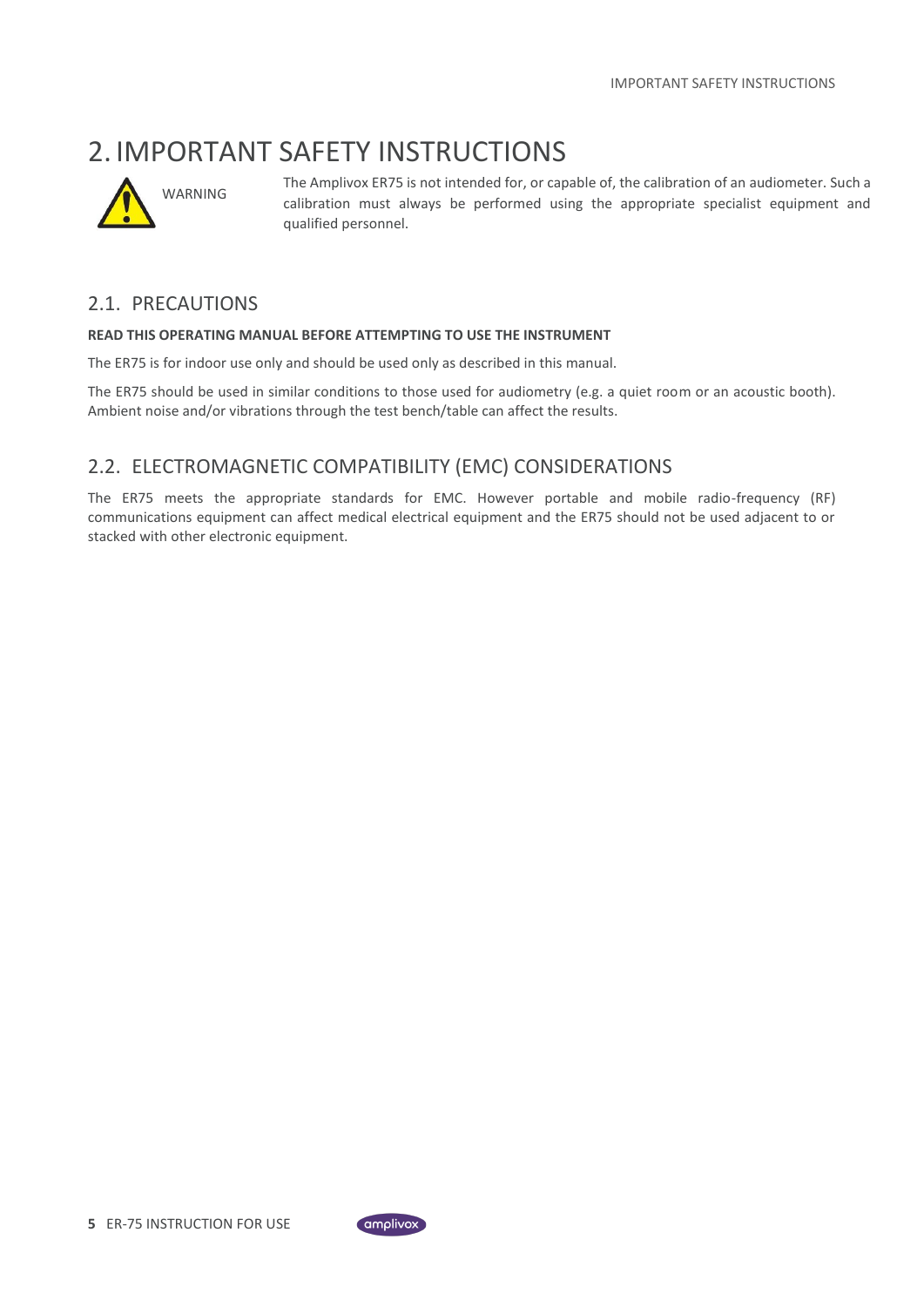# <span id="page-6-0"></span>3.USING THE ER75

### <span id="page-6-1"></span>3.1. INSTALLING & REPLACING BATTERIES

The ER75 is designed for continuous operation and is powered by batteries.

To fit the batteries, remove the 2 screws in the base of the ER75 and remove the base & back-panel cover by carefully sliding it down. Fit 2 x 1.5V 'AA' alkaline batteries according to the indications on the battery holder. Replace the cover and refit the screws.

If the instrument is not likely to be used for three months or longer, please remove the batteries from the instrument.



Batteries should only be changed outside the patient environment. The operator should not touch the battery connectors and the patient simultaneously.

Note that local regulations are likely to cover disposal of used batteries.

### <span id="page-6-2"></span>3.2. LOW BATTERY INDICATION

If the power indicator flashes (approximately 3 times per second) when the "on" button is held the batteries need to be changed.

Place the audiometric headset earphones over the earphone couplers located on the sides of the ER75 such that there is a secure and consistent fit. Connect the supplied interconnecting lead between the socket on the ER75 marked "output" and the socket marked "RESPONSE" or "RESP" which is normally located on the back panel of an audiometer.

If using the ER75 within an acoustic booth, the interconnecting lead should be inserted into the patient response socket inside the booth in place of the patient response switch.



### <span id="page-6-3"></span>3.3. SERVICE INDICATION

If the power indicator flashes slowly (approximately once every two seconds) when the "on" button is held the unit needs to be serviced and the performance verified.

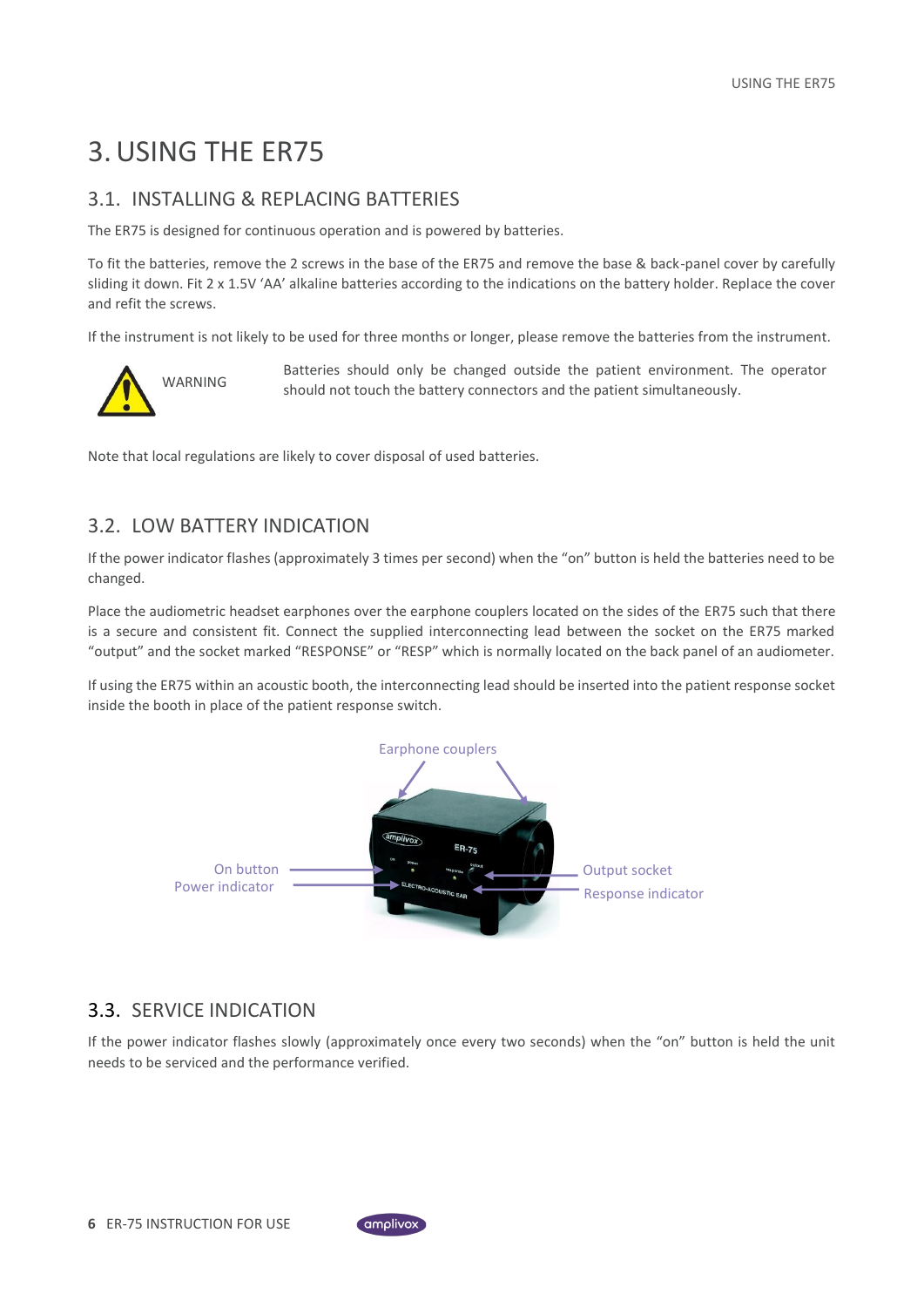#### <span id="page-7-0"></span>3.4. SWITCHING ON AND OFF

To switch the ER75 on, Press and hold the "on" button until the power indicator illuminates green. The instrument will automatically power down approximately 2 minutes after last response was made.

#### <span id="page-7-1"></span>3.5. TESTING THE RESPONSE INDICATOR

Present an audiometer tone (1kHz, 80dBHL) and check that the indicators on the ER75 and the audiometer labelled "response" illuminate green.

### <span id="page-7-2"></span>3.6. SEQUENCE OF OPERATION AND SUGGESTED TEST PROCEDURE

#### <span id="page-7-3"></span>3.6.1. GENERAL

In use the ER75 simulates the actions of a patient responding to an audible stimulus. If a tone level greater than approximately 75dBHL is provided via the audiometric headset a response signal is output to the audiometer.

The ER75 can detect tones at a range of audiometric frequencies and may be used with Amplivox audiometers operating in both manual and automatic modes.

#### <span id="page-7-4"></span>3.6.2. PRE-TEST

- (1) Set the audiometer up as normal with the exception of the patient response switch which should remain unconnected
- (2) Place the earphones over the earphone couplers on the ER75
- (3) Connect the patient response interconnecting lead, supplied with the ER75, between the audiometer and the ER75
- (4) Switch the ER75 and the audiometer on.

#### <span id="page-7-5"></span>3.6.3. TEST PROCEDURE FOR MANUAL AUDIOMETERS

- (1) Set the audiometer step size to 2.5dB if this facility is available
- (2) Present the first test tone at 65dBHL at 1kHz to the left headphone
- (3) If the ER75 responds by illuminating the response indicator on the audiometer *return the ER75 for service & verification*; if there is no response, move to step 4
- (4) Increase the signal level in steps until the ER75 responds this should occur at approximately 75dBHL; record this signal level on an audiogram form
- (5) Select the next test frequency
- (6) Repeat steps 2 to 5, testing the frequencies in the following order: 1kHz, 1.5kHz, 2kHz, 3kHz, 4kHz, 6kHz, 8kHz, 250Hz and 500Hz.
- (7) Repeat steps 2 to 6 for the right headphone

#### <span id="page-7-6"></span>3.6.4. TEST PROCEDURE FOR AUTOMATIC AUDIOMETERS

- (1) Run the automatic test sequence (using the 'Bekesy' test mode if this is available)
- (2) Print a copy of the results
- (3) If responses are made at any frequency at levels of 65dBHL or less *return the ER75 for service & verification*

#### <span id="page-7-7"></span>3.6.5. ACTION FOLLOWING TEST PROCEDURE

Compare the results with the response levels supplied originally with the ER75, or with the most recent response levels if the ER75 has been re-calibrated. The audiometer should be returned for service & verification either to Amplivox or to the designated distributor if the two sets of results differ by more than that specified in the routine checking regime that has been established by the user organization (see ISO 8253-1:2010).

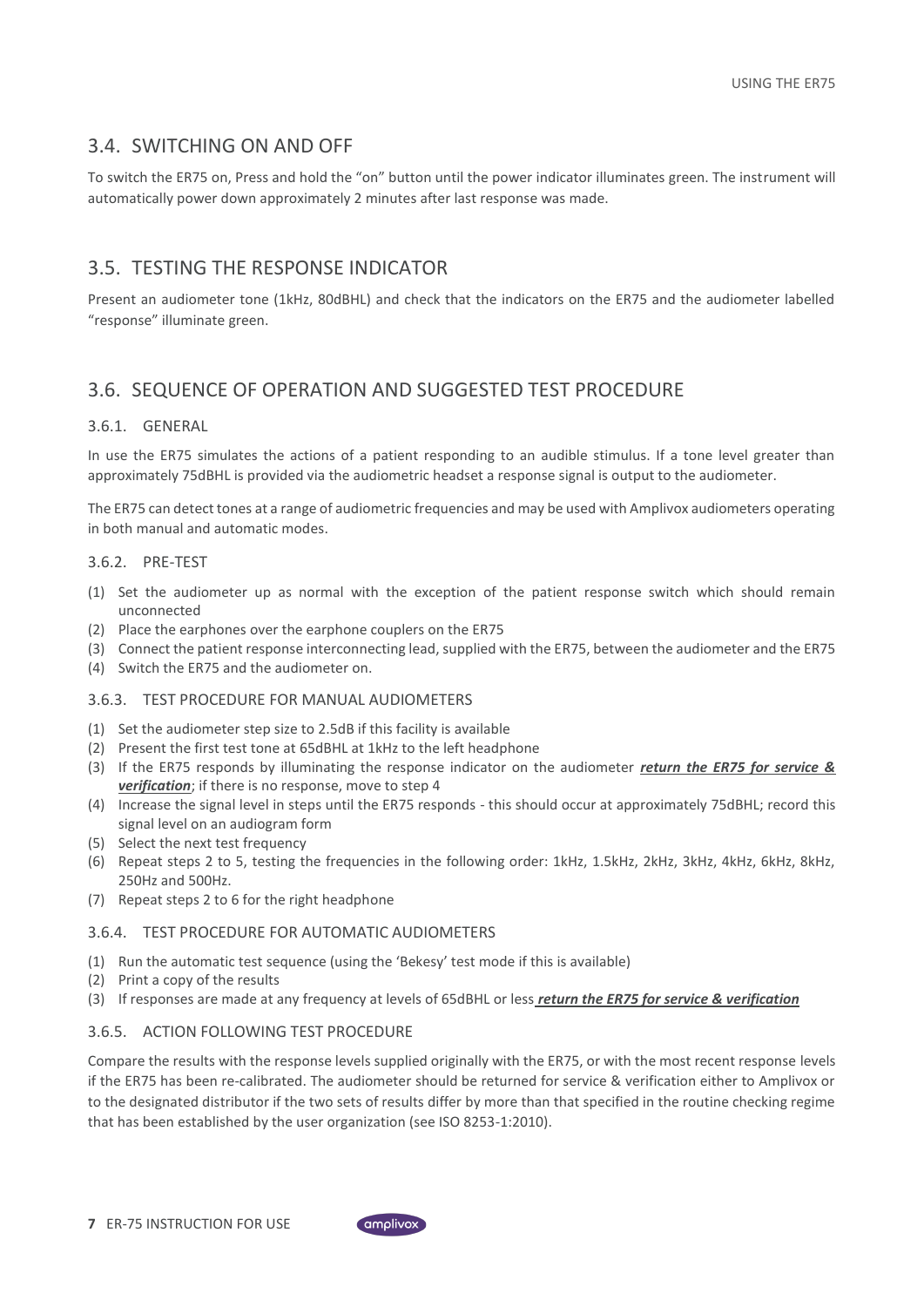# <span id="page-8-0"></span>4. ROUTINE MAINTENANCE

The ER75 is a precision instrument. Handle it carefully in order to ensure its continued accuracy and service.

When cleaning the instrument use a soft cloth and mild detergent to clean the instrument surfaces and the earphone couplers. Do not allow any moisture to enter the microphones in the center of the circular earphone couplers.

### <span id="page-8-1"></span>5.VERIFICATION AND REPAIR OF THE INSTRUMENT

Amplivox recommend that the performance of this instrument should be verified on an annual basis. Please contact Amplivox or the designated distributor for details of verification & calibration services.

The instrument should be returned to the manufacturer for service & repair. There are no user-serviceable parts within it.

When packing the instrument for shipping, please use the original shipping carton and packing materials.

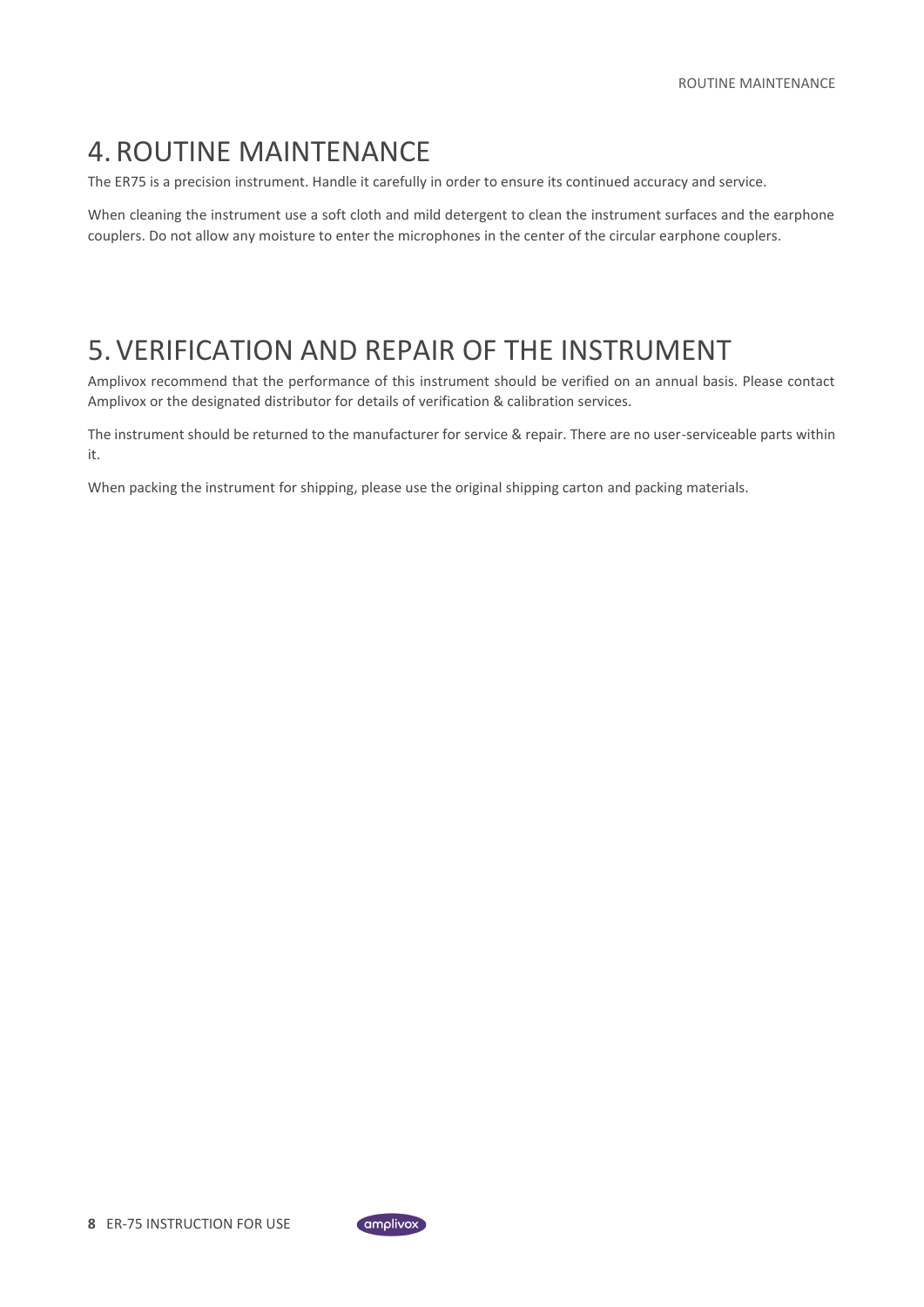# <span id="page-9-0"></span>6. TECHNICAL SPECIFICATION

### <span id="page-9-1"></span>6.1. PERFORMANCE

| <b>Audiometry</b>                                                                               |                                                          |
|-------------------------------------------------------------------------------------------------|----------------------------------------------------------|
| Audiometric frequencies                                                                         | 250Hz, 500Hz, 750Hz, 1kHz, 1.5kHz                        |
|                                                                                                 | detected: 2kHz, 3kHz, 4kHz, 6kHz & 8kHz                  |
| <b>Frequency detection range</b>                                                                | ±5% of nominal value                                     |
| Level to trigger a response                                                                     | 75 dBHL                                                  |
| <b>Response signal duration</b>                                                                 | 1 second (minimum)                                       |
| <b>Physical</b>                                                                                 |                                                          |
| <b>Power (battery)</b>                                                                          | 2 x 1.5V AA cell batteries                               |
| <b>Power consumption</b>                                                                        | 120mW operating, 40µW standby                            |
| Construction                                                                                    | Plastic                                                  |
| <b>Dimensions</b>                                                                               | 150mm (w) x 110mm (d) x 95mm (h)                         |
| <b>Weight (without batteries)</b>                                                               | 360g                                                     |
| Environmental                                                                                   |                                                          |
| <b>Operating temperature range</b>                                                              | +15°C to +35°C                                           |
| <b>Storage &amp; Transportation temperature range</b>                                           | -20 $\mathrm{^{\circ}C}$ to +70 $\mathrm{^{\circ}C}$     |
| <b>Storage &amp; Transportation humidity range</b>                                              | 10% to 90% (non-condensing)                              |
| Storage & Transportation atmospheric pressure<br>range                                          | 500 hPa to 1060 hPa                                      |
| <b>Standards conformance</b>                                                                    |                                                          |
| Degree of protection against ingress of water                                                   | Not protected                                            |
| Mode of operation                                                                               | Continuous operation                                     |
| <b>Equipment mobility</b>                                                                       | Portable                                                 |
| The ER75 is CE marked to EMC directive and meets<br>the requirements of the following standards | EN 61000-6-1:2007<br>$\bullet$<br>EN 61000-6-3:2007<br>۰ |

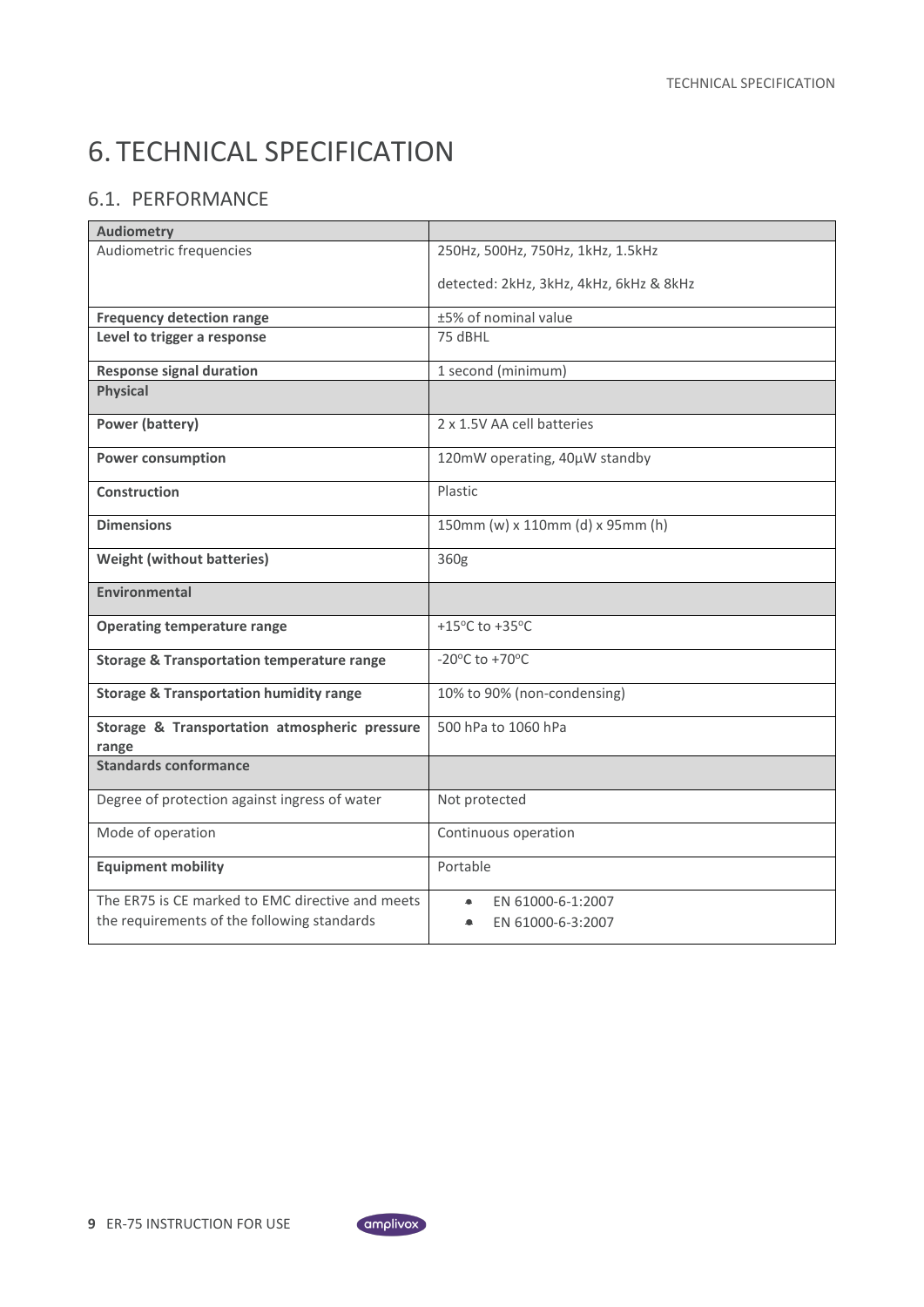# <span id="page-10-0"></span>7.ORDERING CONSUMABLES AND ACCESSORIES

To order parts, please contact Amplivox Ltd for current prices and delivery charges. The items available are listed below:

| STOCK NO. | <b>DESCRIPTION</b>                    |
|-----------|---------------------------------------|
| A074      | Patient response interconnection lead |
| MANER75   | <b>ER75 Operating Manual</b>          |

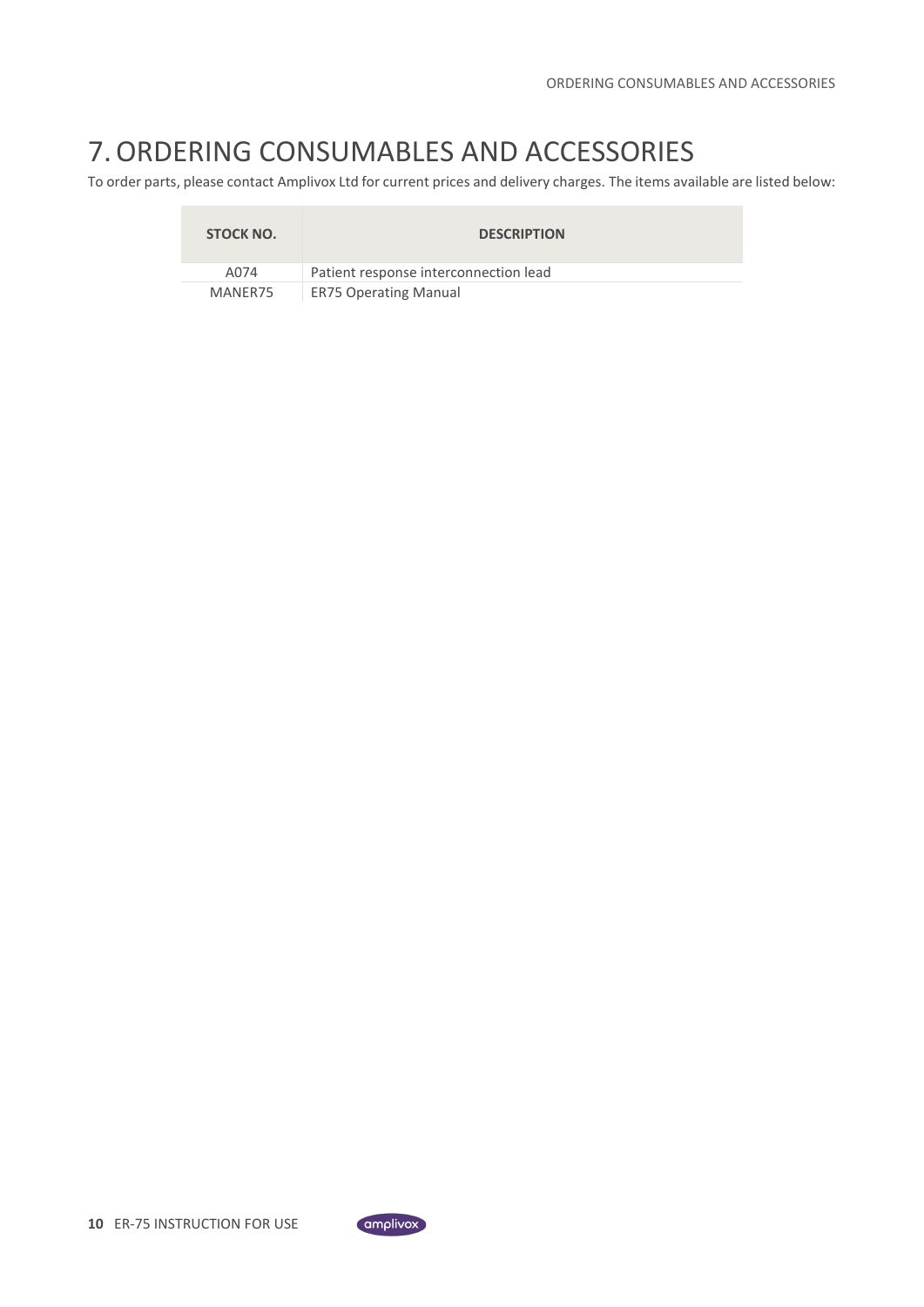# <span id="page-11-0"></span>8.DISPOSAL INFORMATION



Amplivox Limited is fully compliant with the WEEE (Waste Electrical and Electronic Equipment) Regulations. Our PRN (Producer Registration Number) is WEE/GA0116XU and we are registered with the approved WEEE Compliance Scheme, B2B Compliance, approval number WEE/MP3338PT/SCH.

The main purpose of the WEEE Regulations is to encourage the segregation of waste electrical items from the general waste stream and into reuse, recovery and recycling routes.

Therefore for any waste electrical units purchased from Amplivox that either:

- bear the crossed out wheeled bin symbol with black bar underneath, or
- have been replaced with new Amplivox products on a like-for-like basis

please contact our WEEE Compliance Scheme, B2B Compliance, using the details below. B2B Compliance will be able to provide further information on how to recycle your waste electrical units and answer any queries you may have.

#### **B2B Compliance**

Tel: +44 (0) 1691 676 124 (Option 2)

Email: operations@b2bcompliance.org.uk